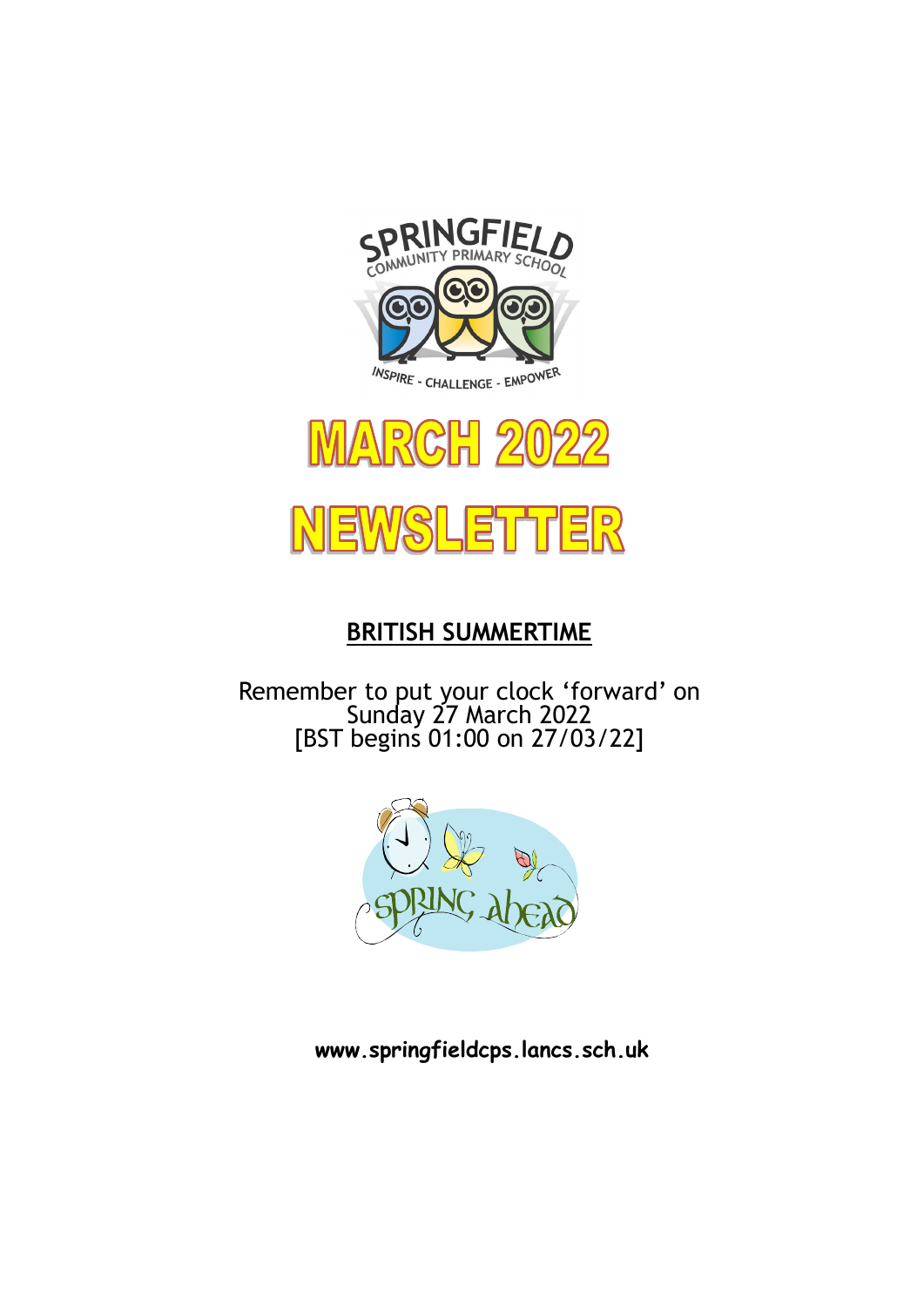# **WORLD BOOK DAY**

#### **THE CREEPING TOAD**

On Tuesday 01 March a well-known storyteller from Creeping Toad will be visiting for the day to work with the children in all classes.

On Thursday 03 March rather than the

children dressing up this year we are asking them to bring in their favourite book to share with their class.

#### **NSPCC Number Day**

A big THANK YOU for your donations received on our non-uniform number day, we raised £165.00, well done everyone!

#### **RED NOSE DAY**

On Friday 18 March all the children can come to school in non-uniform in return for a £1.00 donation to the Comic Relief Charity, thank you.

## **HEALTHY EATING WEEK**

This year the week for highlighting healthy eating will be from 28 March to 01 April and activities to reflect the subject will be held throughout the week in all classes.

## **Y6 KINGSWOOD RESIDENTIAL TRIP**

Reminder to please keep sending in your payments. The total amount due **MUST** be paid in full by Friday 13 May 2022. If you are not sure of the balance outstanding for your child,

then please ring Mrs Collett for an update. When sending in your payments please send in the payment card, thank you.





Kingswood



Number

DUV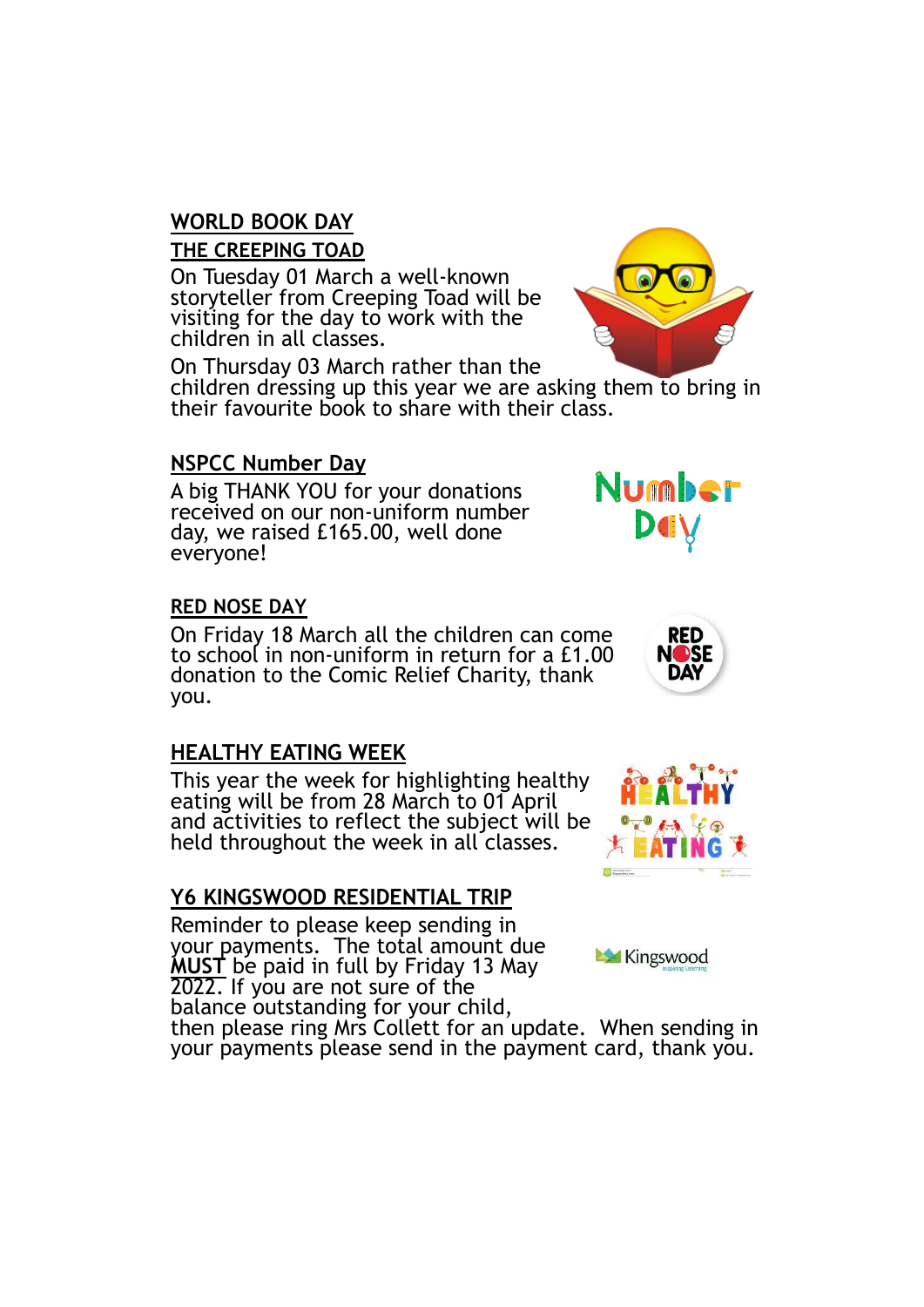#### **SCHOOL MEAL CHANGES**

Please inform Mrs Collett by **25 March** if you wish to change your child's meal arrangements from sandwiches to meals and vice versa for the next school term starting, Tuesday 19 April, thank you.

*The next meal change if you miss this one, will be from Monday 6 June 2022.*

As at the date of publishing this newsletter, we have not been notified whether the parents/ carers eligible for FSM are going to receive the £15.00 per child/per week Edenred vouchers for the Easter Holiday. When we have confirmation of a Yes or No, a text message will be sent to our FSM families.

#### **FREE SCHOOL MEALS**

Anyone **NOT** eligible for Free School Meals but think they should be, can apply using the online form available on the Springfield website under Parent Zone/Free School Meal Application.

#### **HOLIDAY DATES**

These are available to view on our website under the **'Parent Zone'** tab then by selecting Term Dates from the list.

#### **SCHOOL UNIFORM & PE KIT**

As you know, uniforms can now be bought from any outlet, but just to remind you that our green [for R to Y5] and blue [for Y6] sweatshirts, cardigans and the Y6 ties are available to buy direct from **Moonline** on Standish street in Burnley. You can check the uniform list on the website under 'Parent Zone/School Uniform' where you will find the complete list and also a copy of the Uniform Policy.